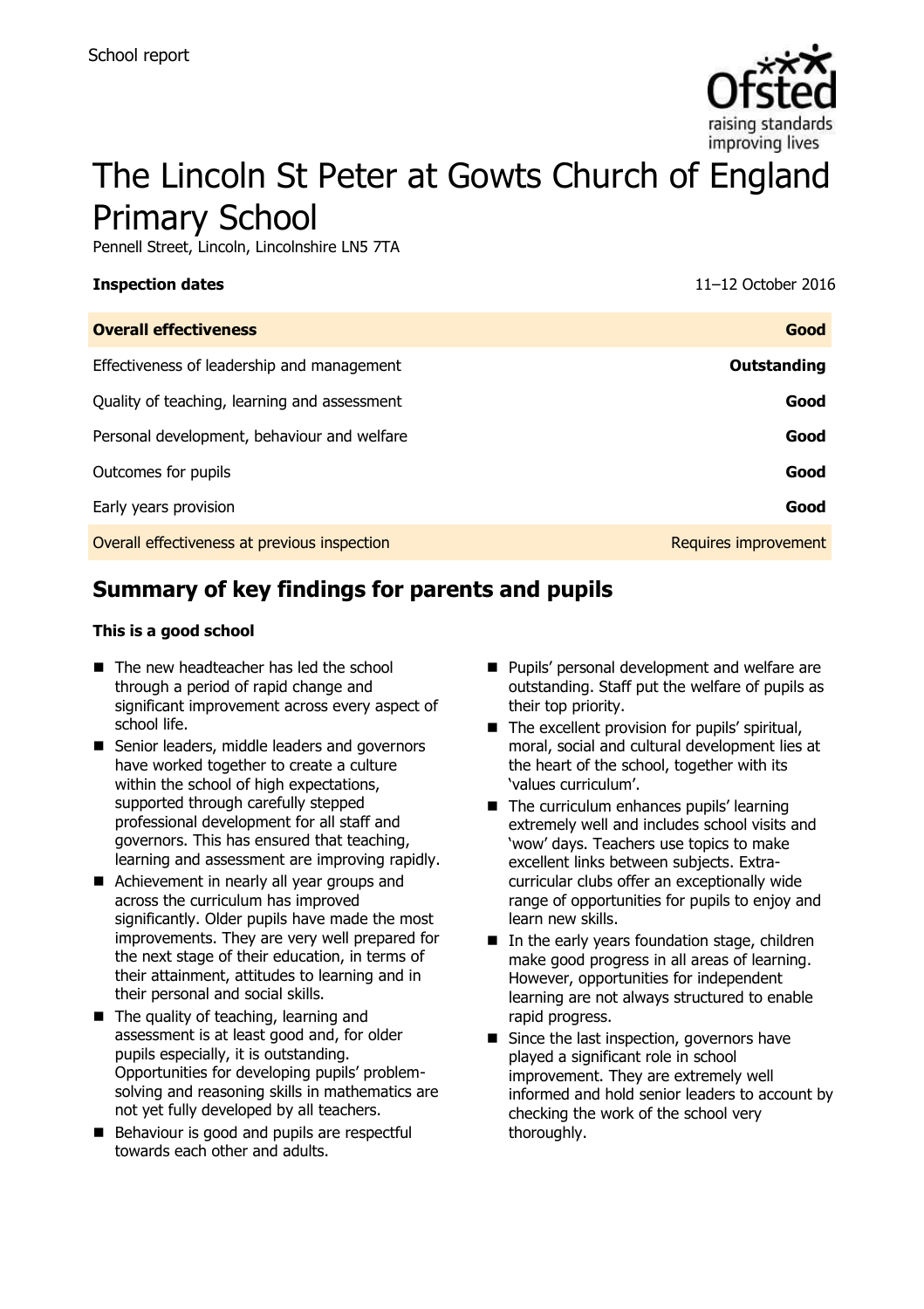

# **Full report**

#### **What does the school need to do to improve further?**

- Improve the consistency in teaching to that of the best, so that all teachers provide better opportunities for problem solving and reasoning in mathematics.
- Strengthen independent learning in the early years so that children engage in more challenging activities, particularly in mark making and writing.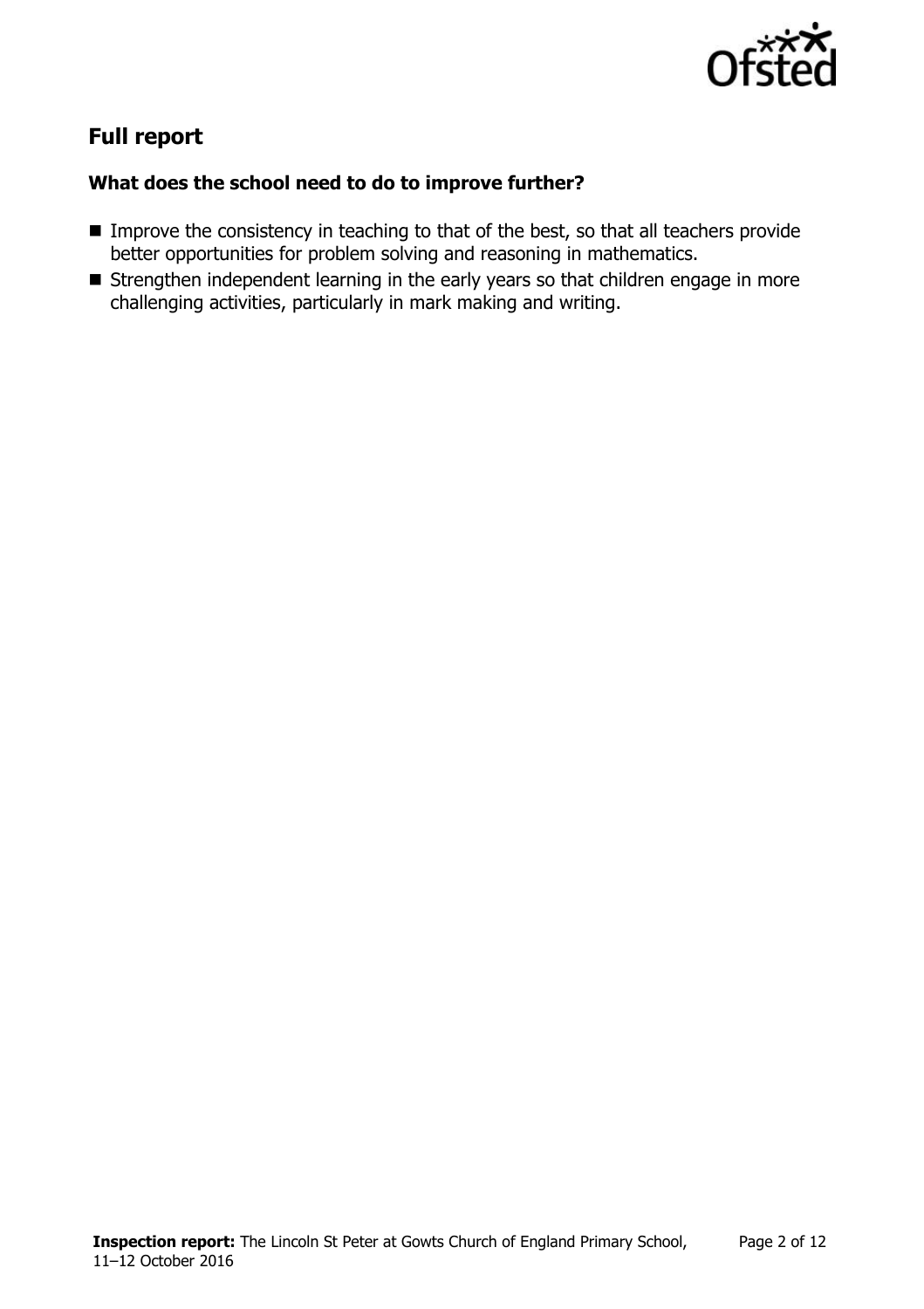

# **Inspection judgements**

#### **Effectiveness of leadership and management Outstanding**

- Senior leaders and governors have an accurate picture of the school's strengths and continuing areas for development based on exceptionally high-quality monitoring and evaluation.
- Initially, the new headteacher led the senior and middle leadership team's monitoring from the front, outlining her expectations of best practice. All senior and middle leaders now lead this monitoring and evaluation across the full curriculum, resulting in high-quality reports and discussions. These are based on their findings from teachers' assessments of pupils' performance, planning and book scrutinies, observations of teaching and their interviews with pupils, as well as a range of other evidence.
- The headteacher is very clear about what constitutes outstanding teaching. Many of the teachers demonstrate these skills across most of the curriculum, so teachers are able to learn from each other. One teacher explained, 'All monitoring reports are sent to every teacher. This means that we can decide which teacher we could work with to improve each aspect of our teaching.'
- Staff morale is high and all staff are ambitious for the school and its pupils. Responses to the staff questionnaire showed that staff feel the school is extremely well led and managed. Parents expressed similar views through Ofsted's online questionnaire, Parent View, and through discussions with inspectors.
- The pupil premium is used very effectively, with most pupils making rapid progress from their starting points. Pupils' progress is meticulously checked against spending by the deputy head. An additional teacher and teaching assistants are employed to provide teaching in small groups, including for the most able. Other initiatives are also in place, for example counselling to help meet some individual pupils' needs.
- The outstanding curriculum is exciting and engaging. Pupils enjoy the broad and balanced topic work, where they learn through themes that incorporate the full range of subjects including science, history and geography. The school chooses to record nearly all pupils' writing for English and topic work in one book, which is helping pupils to apply new skills learned in one lesson to their next lesson, regardless of the subject. The introduction of specialist teachers for sport and music continues to strengthen the curriculum.
- Extra-curricular clubs and opportunities range from machine sewing to body combat and from choir to design technology. A large proportion of pupils across the age ranges take part in these clubs supporting the development of their skills and knowledge across the curriculum.
- Funding to promote participation in sport has been used to upskill staff by employing a specialist to work alongside teachers. This has resulted in improved pupils' physical education and sports skills, and improved teachers' knowledge. Pupils also now take part in a range of sports competitively.
- The diocese has been highly effective in helping the senior leaders embed the school's values into pupils' personal and social education. School leaders have then extended this even further to ensure pupils' greater depth of understanding of British values and other religions and cultures. The local authority has provided the right and effective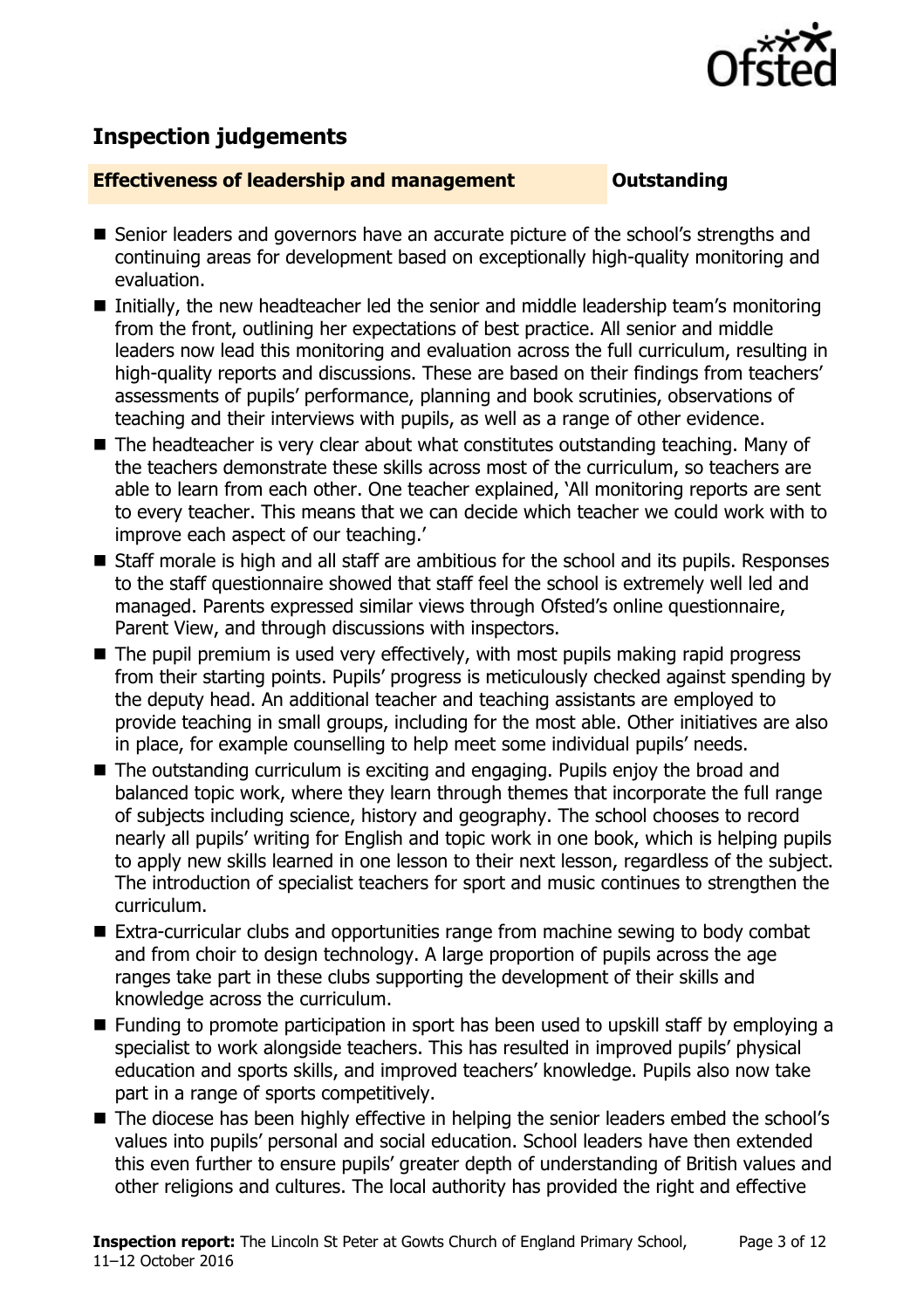

support to both leaders and the governing body. It has reduced this support gradually, as the school has improved.

#### **Governance**

- Governors are extremely knowledgeable about the strengths and current developments within the school. The interim executive board (IEB) of governors finished in April 2015. The chair of the IEB, who provided a 12-month development programme for the school's governors to ensure that they all had the required skills to undertake their roles, now ably leads this governing body.
- Governors receive excellent, evaluated information from the headteacher and other senior and middle leaders. They are also given presentations covering pupils' achievement and the impact of actions taken to make improvements across the school. This helps to focus governors' visits to school, where they can undertake further discussions with staff and check how well the school is progressing against the agreed planned improvements.
- Governors' excellent knowledge about the school helps them to offer appropriate challenge and support to senior leaders. Their oversight ensures that decisions on teachers' pay progression are based on the achievement of pupils, and they manage the school's finances efficiently. Effective checks are made on the impact of the additional funding for disadvantaged pupils and for sport and physical education.

### **Safeguarding**

- The arrangements for safeguarding are effective. Governors undertake regular audits of safeguarding to provide further checks on the school's procedures.
- Documentation relating to the welfare and safeguarding of pupils is meticulously maintained. All staff are vigilant in their commitment to the safeguarding of every pupil. They are knowledgeable about the signs associated with pupils at risk of harm. Their tenacity, alongside the work of the senior leaders and the school's parent support adviser, plays an important role in helping to support the families of any pupils who are identified as being vulnerable. Consequently the school is able to act quickly to address even small issues. The school's work, together with that of other agencies, shows that these pupils and their families are supported very well.
- Leaders and governors know the importance of being able to spot signs of abuse, including extremist views and domestic violence. Governors and senior staff are trained in safer recruitment, and all staff and governors receive regular safeguarding training.

### **Quality of teaching, learning and assessment Good**

- The systematic checking of the quality of teaching, alongside continuous professional development, has ensured a rapid improvement in teaching across the school. Teaching is now consistently good, with much, especially (but not exclusively) for older pupils, that is outstanding. As a result, pupils make at least good and sometimes very rapid progress.
- The biggest strength in teaching is the meticulous planning. Most teachers know the specific skills and abilities of their pupils extremely well. They are able to pinpoint where additional learning sessions in a small group would benefit some pupils, so that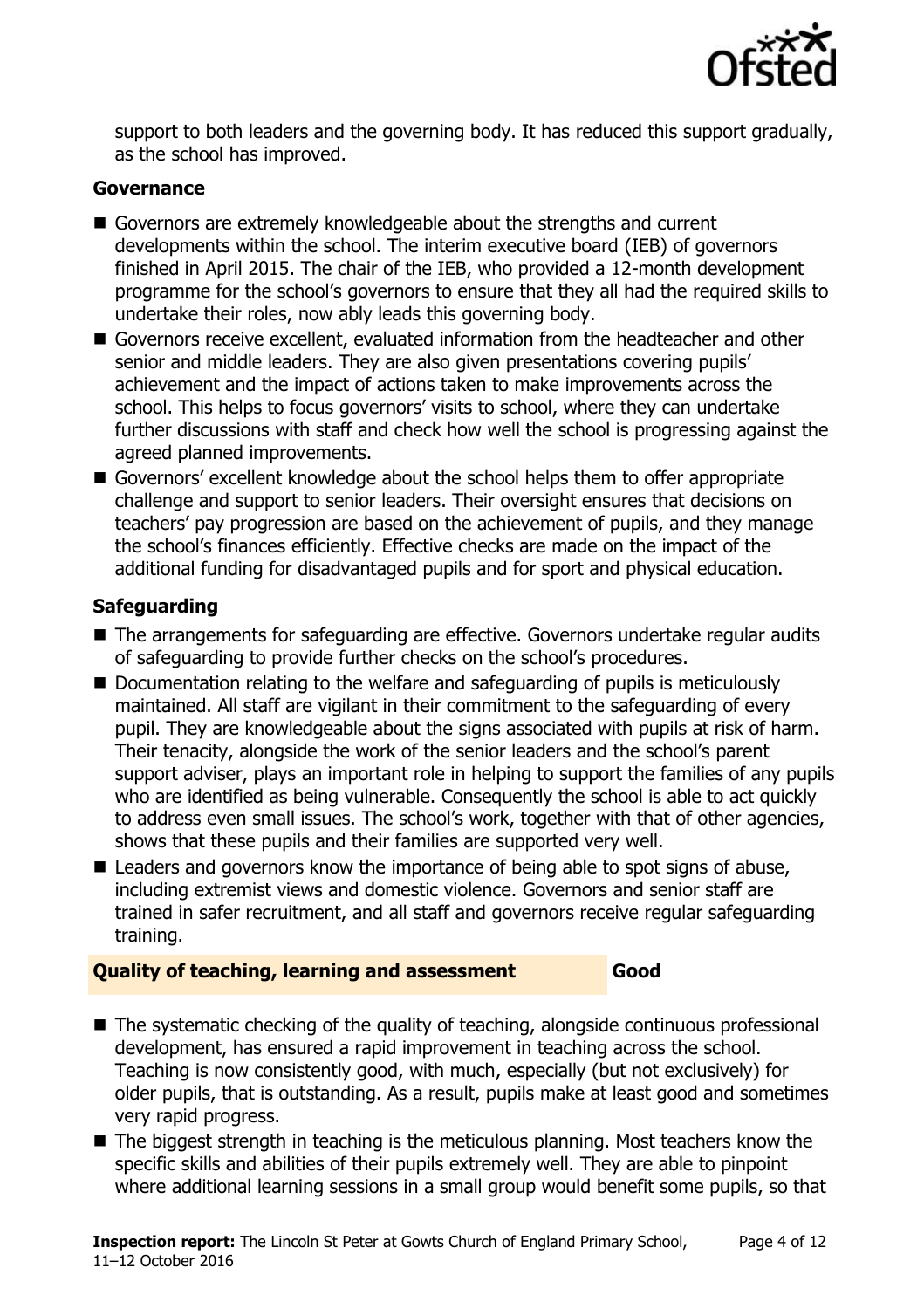

they will be better prepared for a new topic or unit of work. Valuable planning and discussion between teachers and teaching assistants ensure that the latter know exactly what to teach in these sessions.

- In mathematics, teachers use short check-ups with pupils prior to starting a new topic. Pupils' books clearly demonstrate the value of these assessments, which are then used in the planning of a series of lessons. Units of learning are then followed by further check-ups to evaluate the progress pupils have made.
- Teachers' good subject knowledge ensures that lessons are taught at a pace appropriate to the learning of the pupils, with teachers and teaching assistants usually asking timely questions to check pupils' understanding at various stages of the lesson. Activities are usually extremely well structured to ensure that pupils have strong guidance on how to structure their work to show their learning. For example, in an upper key stage 2 class, pupils had invented a machine. They had used a high-quality text and picture planning structure to ensure that their report on how it worked included technical language and causal connectives to show how one thing led to another.
- Disadvantaged pupils receive additional teaching sessions, in order to help them reach their full potential. In key stage 2, an experienced teacher teaches these and adapts the work carefully for each group to ensure that it follows the topic's themes. This system has been extremely effective in accelerating the progress of these pupils, so the school is now improving the provision for younger pupils as well, where learning was less well structured and progress less consistent.
- Teachers and teaching assistants give good support to pupils who have special educational needs and/or disabilities. They structure work well so that pupils can complete many tasks independently after an initial input. Pupils who are new to English are also supported well, with good use made of specific vocabulary to support and structure their learning. Good use is made of computer translation applications in lessons for older pupils who can read fluently in their first language.
- $\blacksquare$  Phonics is taught well in the early years and throughout key stage 1. As the school experiences a significant number of pupils joining the school throughout each year, it is also taught in key stage 2, when pupils enter the school without secure phonics knowledge.
- In an afternoon, teaching assistants hold 'learning surgeries', which is a recent but effective initiative for the school. Teachers and teaching assistants identify pupils who would benefit from brief one-to-one sessions to help them catch up or understand a new skill. Pupils themselves can, and do, opt into these sessions if they wish.
- Occasionally, the teaching, particularly for younger pupils in mathematics, is not at the right level for best progress. Pupils are therefore left either unchallenged or struggling with new learning. This is particularly evident when pupils are undertaking problemsolving or reasoning activities.
- Teachers give pupils useful feedback about their learning, which is often linked into their personal targets in English and mathematics.
- **Prior to the arrival of the new headteacher, the school had not started to assess pupils'** achievement in the new curriculum and had continued with the old system of assessment using levels. The school has therefore only been using up-to-date methods of assessment for a little over a year. Teachers have learned new assessment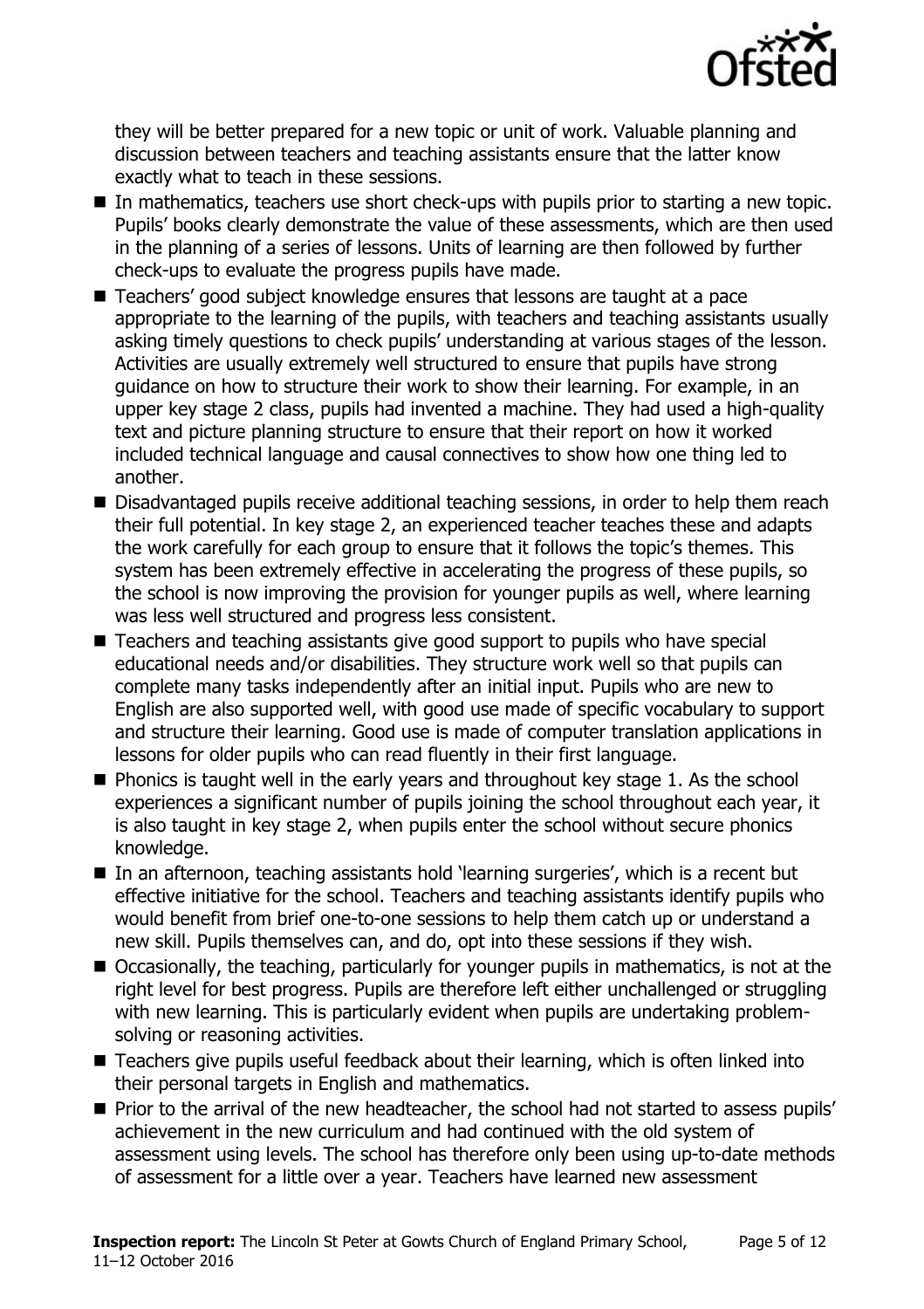

concepts and techniques very rapidly.

#### **Personal development, behaviour and welfare Good**

#### **Personal development and welfare**

- The school's work to promote pupils' personal development and welfare is outstanding. Pupils thoroughly enjoy the range of out-of-school clubs, sports competitions, opportunities to sing and perform on their musical instruments, and cultural visits to the theatre.
- There is a strong sense of community in the school underpinned by the school's eight Christian values. These form the basis of both the caring and mutually supportive atmosphere across the school and the pupils' spiritual, moral, social and cultural education. For example, during the inspection, pupils in Year 4 were observed discussing how the values of hope and trust affect people's lives, including their own. Pupils have a secure understanding of what values are and are rightly very proud of their school.
- **Pupils are taught how to keep themselves safe in a wide range of situations. In school,** they are confident whom to talk to if they have a problem, but the worry boxes provided are also used by some. Older pupils in particular understand about the risks of using social media and the dangers posed through online contact. Pupils say that adults listen to their concerns and take action to sort out any problems.
- Those pupils spoken to during the inspection were not aware of any bullying, but the school's highly detailed behaviour records show that there have been some instances of bullying, which have been dealt with effectively.

#### **Behaviour**

- $\blacksquare$  The behaviour of pupils is good.
- **Pupils are polite, well mannered and very friendly. Behaviour is also good in the** playground and during a wet lunchtime. Pupils happily play a variety of games together. Some older pupils have been trained to act as peer mediators to help to resolve conflict.
- $\blacksquare$  Pupils thoroughly enjoy school, as their good attendance shows. There has been a continuous drop in pupils' persistent absence since the previous inspection.
- The younger pupils do not always replicate the exemplary behaviour and attitudes to learning of the older ones in Years 4, 5 and 6. Some do not always concentrate or do their very best in lessons.

#### **Outcomes for pupils Good**

- $\blacksquare$  Since the last inspection, outcomes for pupils at the end of key stages 1 and 2 have improved considerably. However, the majority of that gain has been made in the last 12 months. Work in current pupils' books across the school, and examination of provisional 2016 assessment information for Years 2 and 6, show that pupils are now achieving well from their starting points.
- The proportion of pupils in Year 1 meeting the expected standard in the phonics screening check continues to rise and is at least in line with national standards. Pupils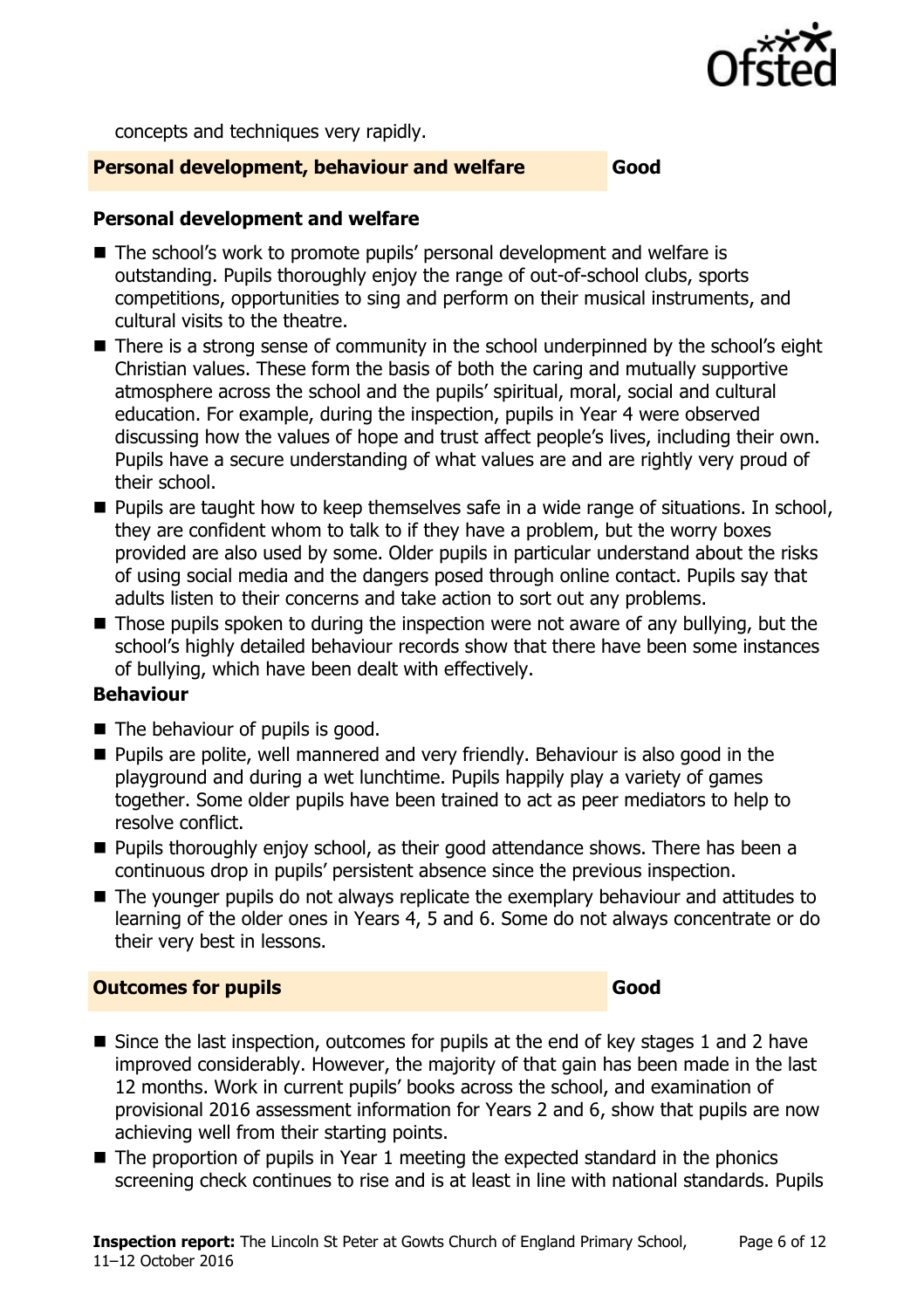

use their phonics skills effectively when reading and writing.

- At the end of key stage 1, attainment results in reading, writing and mathematics, when compared with provisional national information, are in line with those nationally. There has therefore been a significant improvement since 2015.
- At the time of the last inspection, pupils at the end of key stage 2 were about one year behind their peers nationally. Attainment improved in 2015 and improved still further in 2016, when results in reading, writing and mathematics showed that pupils' attainment overall was above average when compared with provisional national information. Attainment in reading was high compared with the national average.
- $\blacksquare$  Two years ago, the progress of pupils from key stage 1 to key stage 2 was in the lowest 2% of schools nationally. One year ago, it was still in the bottom 10%. Achievement has improved rapidly for the majority of pupils and progress in 2016 for the end of key stage 2 shows pupils to be making at least average progress against the provisional national information.
- Teachers are still helping pupils to catch up from previous low standards and there are still pockets of underachievement, particularly in writing in some year groups. Highquality teaching and other actions are already having a positive impact, but the school knows that more time is needed before these pupils will catch up.
- Leaders monitor the performance of specific groups of pupils carefully. Regular meetings with teachers ensure that any dip in progress is quickly addressed. Disadvantaged pupils, including those who are most-able, are making increasingly rapid progress from their starting points. No comparisons are available yet for disadvantaged pupils against other pupils nationally for 2016. Pupils who speak English as an additional language achieve well in the school, some starting the school with little or no English.
- The most able pupils currently in the school make good progress across the curriculum. In 2016, provisional results showed that similar proportions of pupils achieved greater depth at the end of key stage 1 and the high standard at the end of key stage 2 compared with provisional results nationally.

#### **Early years provision Good**

- A significant proportion of children start in Reception with skills below those typically expected for their age in one or more areas of learning. Good progress is made in all areas and a similar proportion to those nationally are well prepared for Year 1.
- Regular checks are made to ensure the good quality of teaching. Leaders have also ensured that the good-quality tracking and assessment procedures already established in both Nursery and Reception have been continued with the changes in staffing.
- This assessment information is used to aid discussions between teachers and teaching assistants when planning learning activities. Parents and carers are informed about their child's next targets every six weeks, but they are also invited to read and make contributions to their child's online learning journal. Paper copies are provided for parents without internet access and parents are also regularly invited to work alongside their child in school.
- Children understand the 'golden rules' and adults ensure that the environment is safe and welcoming. There is a significant focus on phonics and on speaking and listening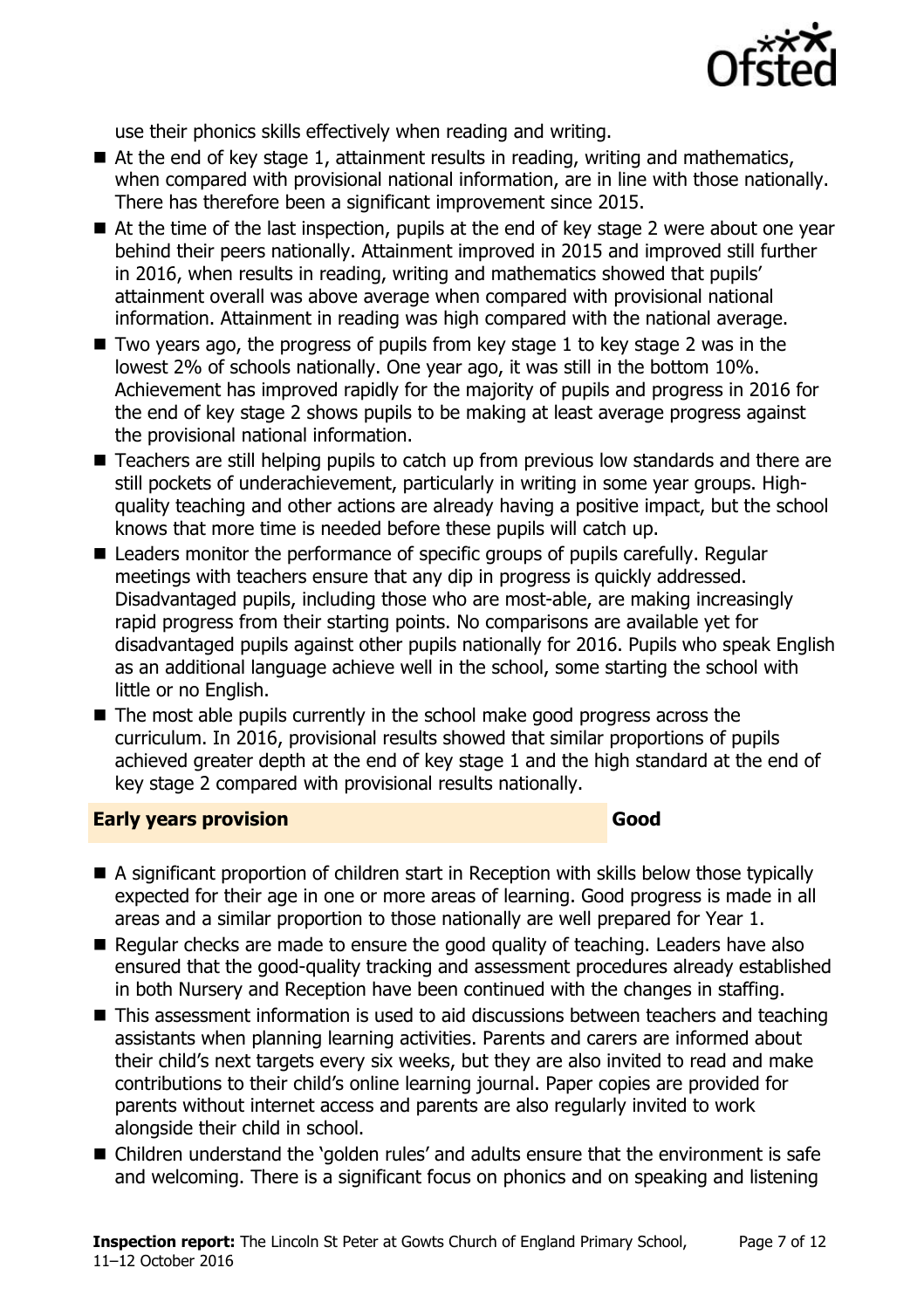

activities. Adults intervene effectively when engaging with children, encouraging them to talk about their learning, and modelling good language for children to hear and to copy. For example, one of the teachers, during an activity when the children were busy washing the teddy bears, ensured that her questions encouraged the children to extend their answers to give her more detail.

- There are opportunities to strengthen children's ability to learn independently, for example by encouraging children to try more challenging, structured activities, particularly in mark making and writing.
- Additional funding is used effectively to improve the attainment and progress of disadvantaged children. These children have achieved better than other children nationally in two out of three of the most recent years.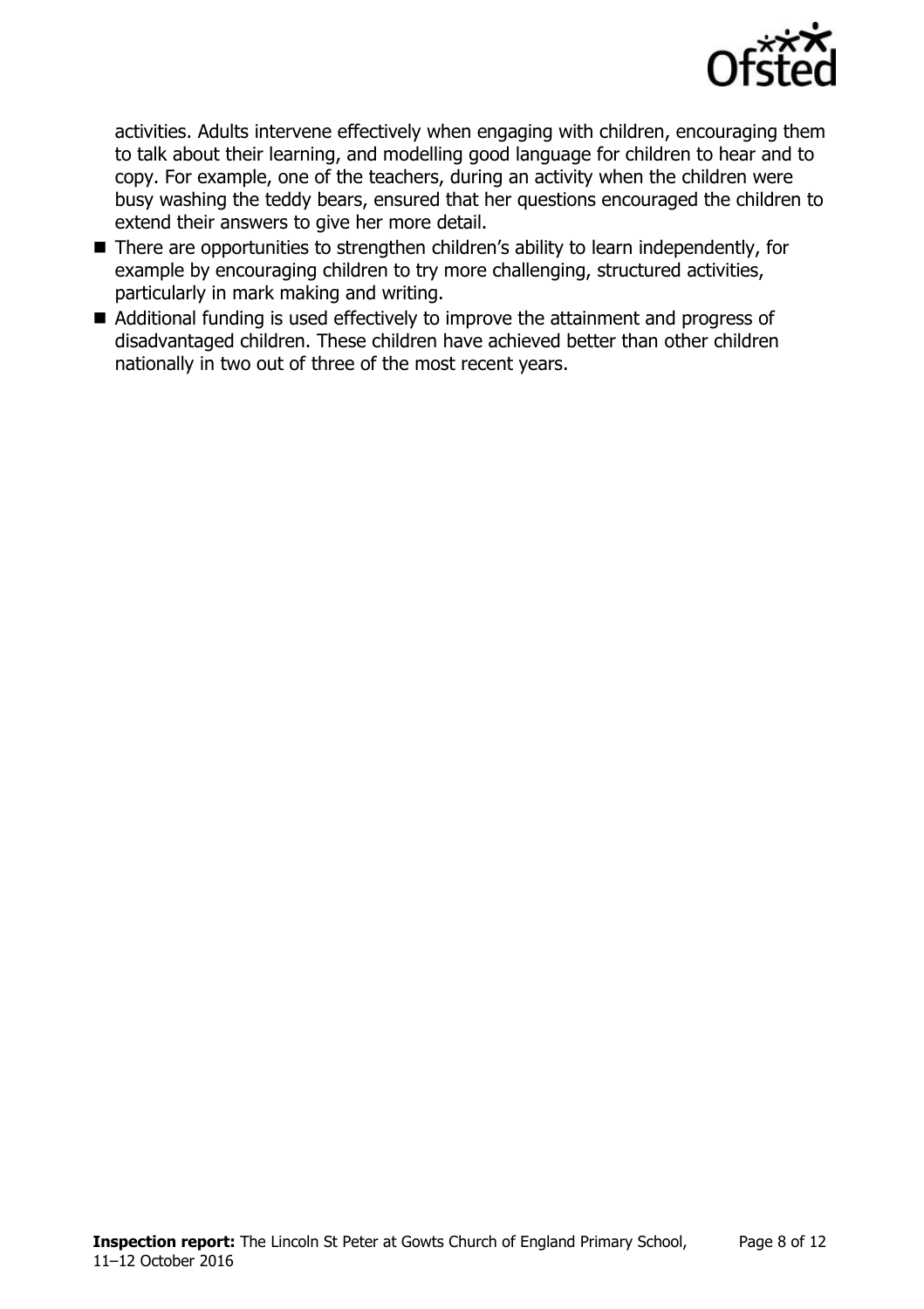

# **School details**

| Unique reference number | 120563       |
|-------------------------|--------------|
| Local authority         | Lincolnshire |
| Inspection number       | 10019553     |

This inspection of the school was carried out under section 5 of the Education Act 2005.

| Type of school                      | Primary                               |
|-------------------------------------|---------------------------------------|
| School category                     | Voluntary controlled                  |
| Age range of pupils                 | $3 - 11$                              |
| <b>Gender of pupils</b>             | Mixed                                 |
| Number of pupils on the school roll | 240                                   |
| Appropriate authority               | The governing body                    |
| Chair                               | Roger Hewins                          |
| <b>Headteacher</b>                  | <b>Charlotte Hickerton</b>            |
| Telephone number                    | 01522 880 071                         |
| Website                             | www.st-peter-gowts.lincs.sch.uk       |
| <b>Email address</b>                | enquiries@st-peter-gowts.lincs.sch.uk |
| Date of previous inspection         | 2 October 2014                        |

## **Information about this school**

- $\blacksquare$  The school is of average size.
- **Provision for the early years comprises one full-time Reception class and part-time** Nursery provision.
- Nearly two thirds of pupils are of White British heritage. The largest ethnic group are from 'Any other White background' and make up about a quarter of pupils. The proportion of pupils who speak English as an additional language is much higher than average.
- The proportion of disadvantaged pupils eligible for pupil premium funding is above average.
- The proportion of pupils who join or leave the school other than at the usual times is above average.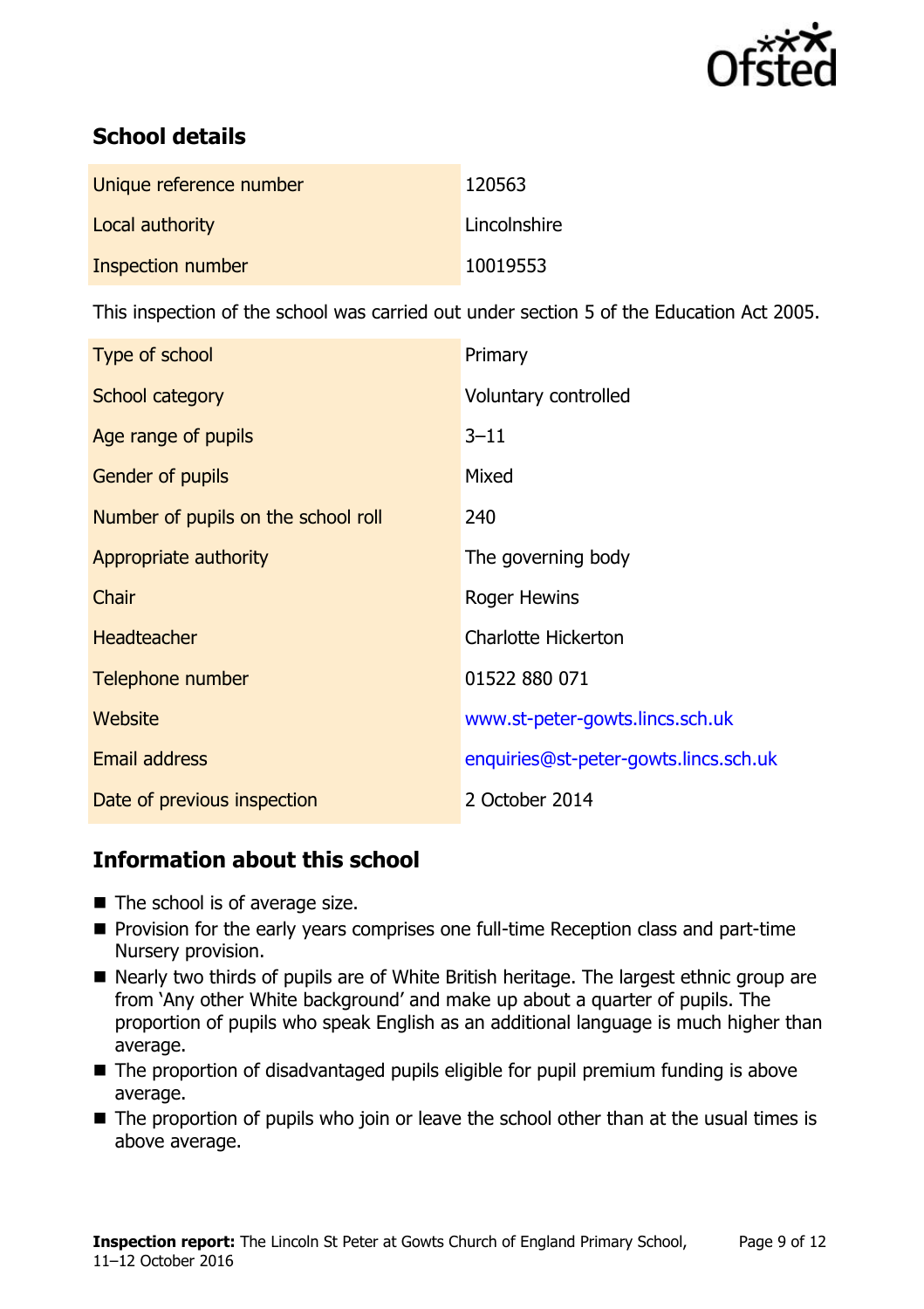

- The proportion of pupils who have special educational needs and/or disabilities is above average.
- The school organises and manages a breakfast and after-school club.
- In 2015, the school met the national floor standards for pupils' achievement.
- The school meets requirements on the publication of specified information on its website.
- The chair of the governing body is a national leader of governance.
- The new headteacher was appointed in January 2015.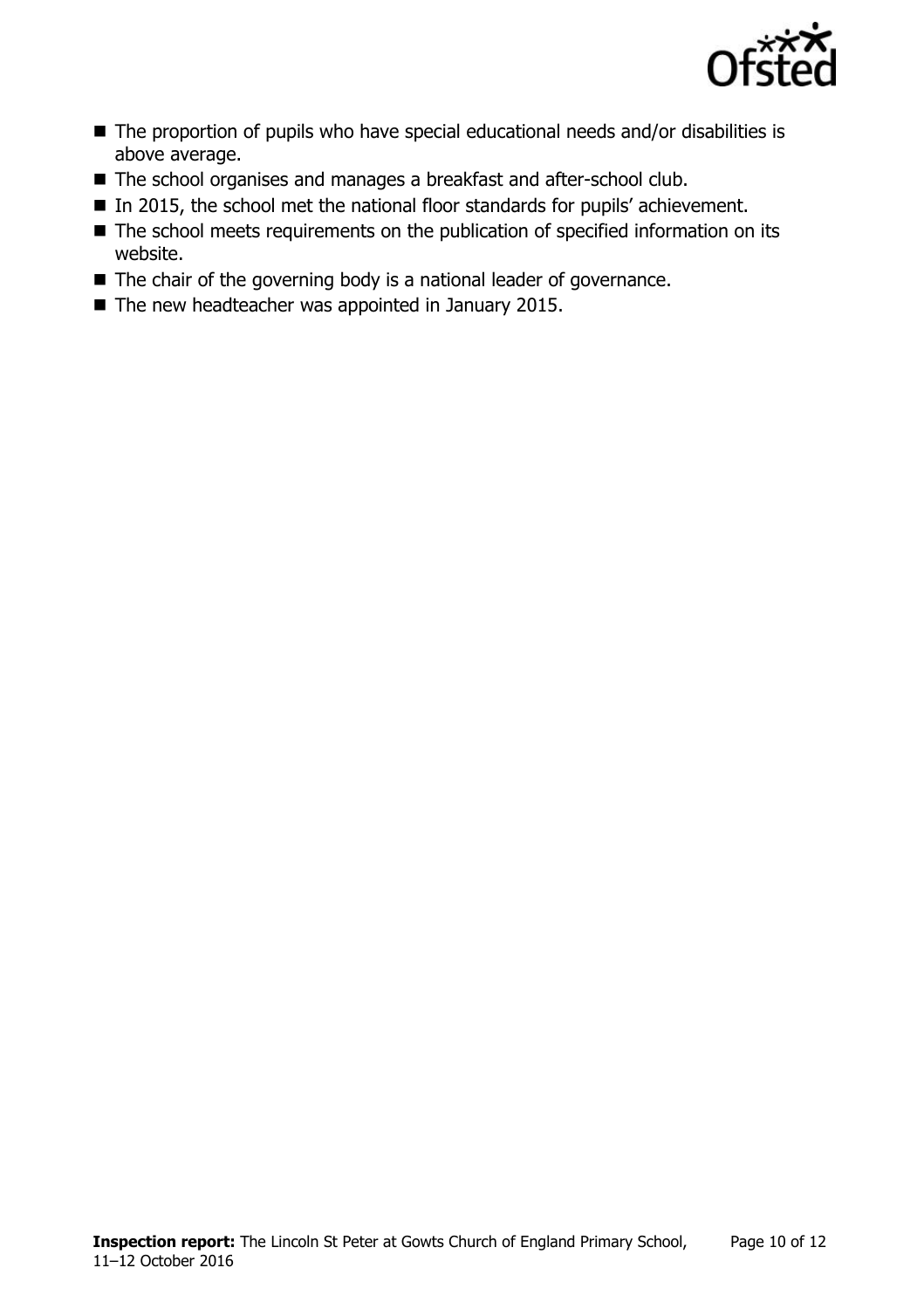

# **Information about this inspection**

- Inspectors observed pupils' learning at least once and usually twice in each class in the school. In total they visited 17 lessons, or parts of lessons, as well as making further shorter visits to observe teaching.
- Inspectors also observed pupils' behaviour at different times throughout the school day, including when they were at play and during lunchtime.
- Discussions were held with the headteacher and other senior and middle leaders. Inspectors also met with several teachers and two members of the governing body. An additional meeting was held with a representative from the local authority.
- **Inspectors met with two groups of pupils and spoke to many others informally** throughout the inspection, as well as listening to pupils of all abilities read.
- Inspectors met with several parents at the start of the school day. The 41 parental responses expressed through Parent View were also considered, as were 18 questionnaire responses from staff.
- The inspection team scrutinised a range of school documentation, including the school's self-evaluation, the improvement plan, the school's data for tracking pupils' attainment and progress, records relating to behaviour and attendance, and documents used by leaders, governors and the local authority to monitor and evaluate the school's work.
- A review of safeguarding records and procedures was carried out.

#### **Inspection team**

| Angela Kirk, lead inspector | <b>Ofsted Inspector</b> |
|-----------------------------|-------------------------|
| <b>Kevin McHenry</b>        | Ofsted Inspector        |